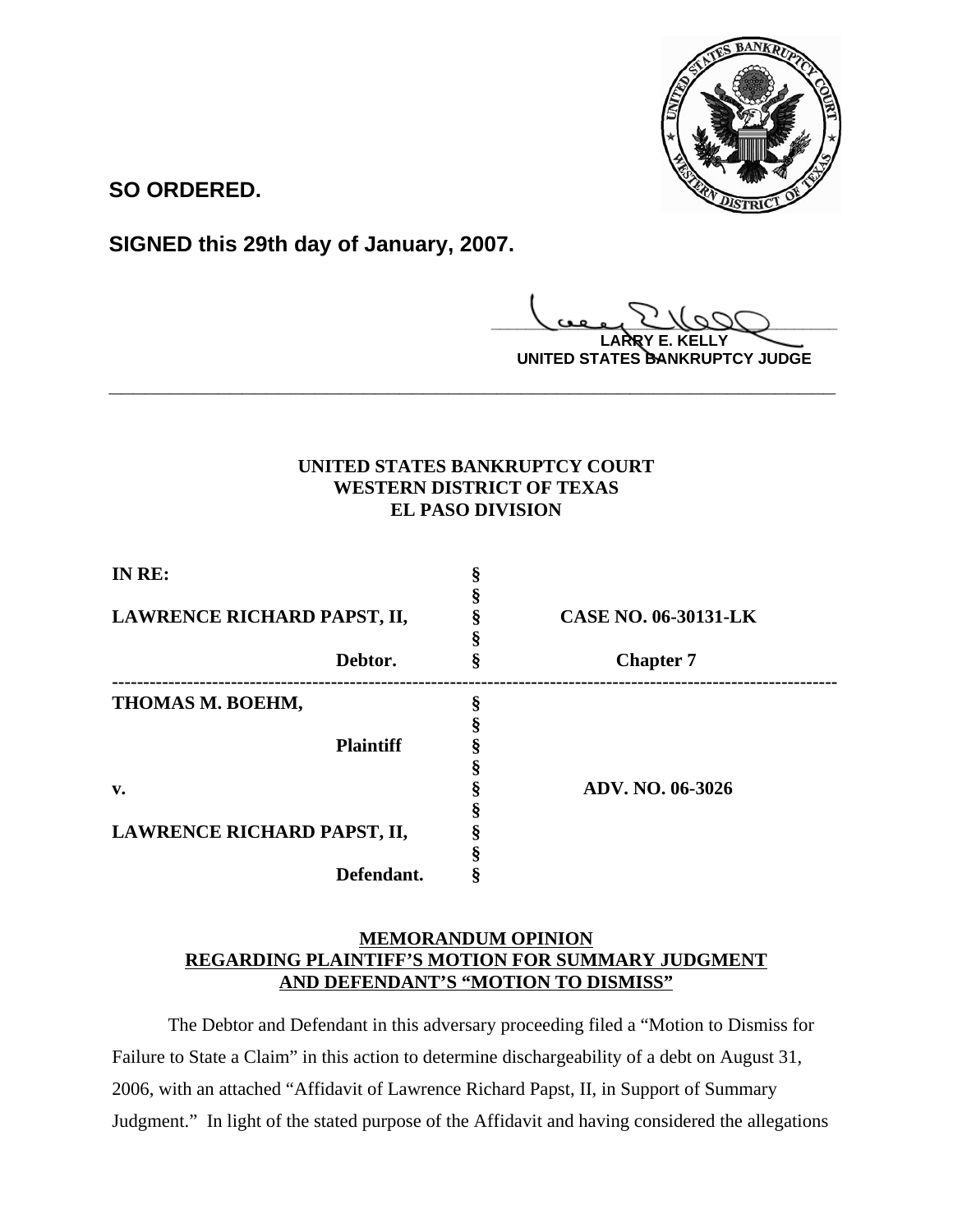of the Motion with the factual allegations made in the Affidavit, out of an abundance of caution the court has treated the Motion as a motion for summary judgment under Fed.R.Bankr.P. 7056, and provided the parties with an opportunity to submit summary judgment evidence and argument on the Motion. *See* Fed.R.Bankr.P. 7012(b), incorporating Fed.R.Civ.P. 12(b) ("If, on a motion asserting the defense numbered (6) to dismiss for failure of the pleading to state a claim upon which relief can be granted, matters outside the pleading are presented to and not excluded by the court, the motion shall be treated as one for summary judgment and disposed of as provided in Rule 56, and all parties shall be given reasonable opportunity to present all material made pertinent to such a motion by Rule 56."). The Motion will therefore be referred to herein as the "Defendant's Motion for Summary Judgment."

On September 19, 2006, the Plaintiff filed an "Objection to Affidavit of Lawrence Richard Papst, II, in Support of Summary Judgment" and a "Motion for Summary Adjudication and Request for Telephonic Appearance at Hearing Thereon" (the "Plaintiff's Motion for Summary Judgment"), as well as the following papers:

Separate Statement of Undisputed Material Facts in Support of Motion by Plaintiff for Summary Adjudication

Memorandum of Points & Authorities (1) in Opposition to Debtor's Motion to Dismiss and for Summary Judgment, and (2) in Support of Plaintiff's Motion for Summary Judgment

Request for Judicial Notice (1) in Opposition to Debtor's Motion to Dismiss and for Summary Judgment, and (2) in Support of Plaintiff's Motion for Summary Judgment

Affidavit of Thomas M. Boehm (1) in Opposition to Debtor's Motion for Summary Judgment, and (2) in Support of Plaintiff's Motion for Summary Judgment

Although not specifically titled as such, based on the arguments of the Plaintiff's Motion for Summary Adjudication, the court has also treated it as a motion for summary judgment under Rule 56.

 On September 28, 2006, the court entered an order declining to entertain oral argument on the Motions and providing the parties until October 9, 2006, to submit any additional summary judgment evidence and argument. In that order the court specifically directed the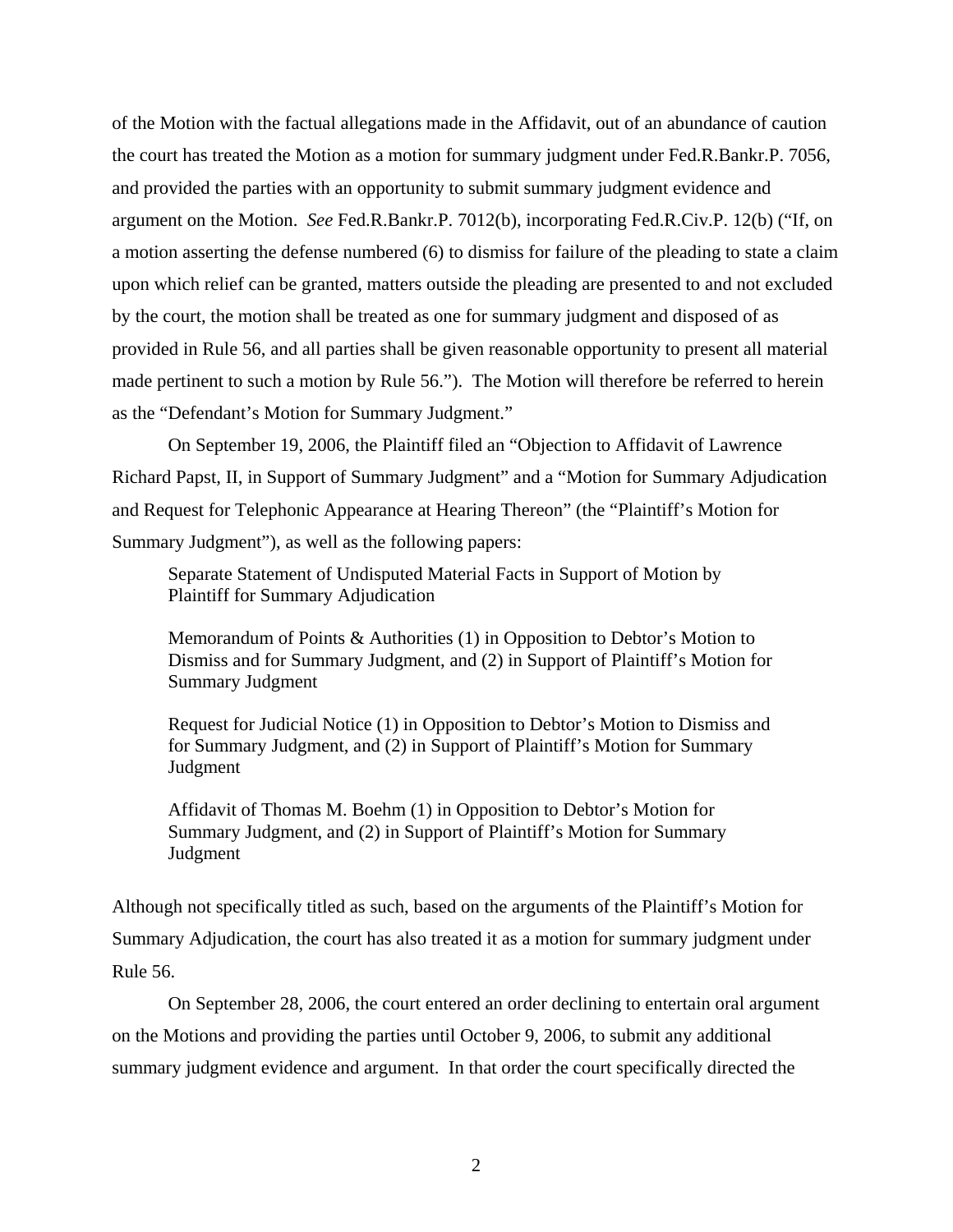parties to address the question of whether the dischargeability of the contempt sanctions award could and should be determined separately from the dischargeability of the original judgment.

On October 5, the Debtor/Defendant filed his "Supplemental Memorandum of Points and Authorities Re Cross Motions for Summary Judgment " and on October 10, 2006,<sup>1</sup> the Plaintiff filed the following papers:

Second Memorandum of Points & Authorities (1) in Opposition to Debtor's Motion to Dismiss and for Summary Judgment, and (2) in Support of Plaintiff's Motion for Summary Judgment

Second Request for Judicial Notice (1) in Opposition to Debtor's Motion to Dismiss and for Summary Judgment, and (2) in Support of Plaintiff's Motion for Summary Judgment

Second Affidavit of Thomas M. Boehm (1) in Opposition to Debtor's Motion for Summary Judgment, and (2) in Support of Plaintiff's Motion for Summary Judgment

### **SUMMARY OF RELIEF REQUESTED**

The court has reviewed the Motions and the other papers listed above, as well as the summary judgment evidence submitted by the parties.

In summary, Plaintiff requests in his Motion that the court enter summary judgment in his favor and against the Defendant, holding that the Defendant is collaterally estopped from contesting–and he is therefore entitled to judgment as a matter of law declaring–that the portion of his unsecured claim against the Defendant that is owed as contempt sanctions is nondischargeable under 11 U.S.C. §  $523(a)(6)$ . In support, Plaintiff offers (among other things) an Order of Contempt (the "Order") entered in the Superior Court of California, County of Santa Clara (the "State Court"), awarding a total of \$130,839.00 plus interest thereon (the Contempt Claim") against the Debtor and in favor of the Plaintiff as sanctions for the Defendant's acts in contempt of various of the State Court's prior orders. Plaintiff argues that the Contempt Claim is a "willful and malicious injury by the debtor to another entity or to the property of another entity" and so non-dischargeable under § 523(a)(6).

<sup>&</sup>lt;sup>1</sup> The deadline of October 9, 2006, was Columbus Day, a holiday on which the court was closed. The filings on October  $10<sup>th</sup>$  are therefore deemed timely. *See* Fed.R.Bankr.P. 9006(a) (providing that if a period for taking some action falls on such a legal holiday, then the period is extended until the end of the next day).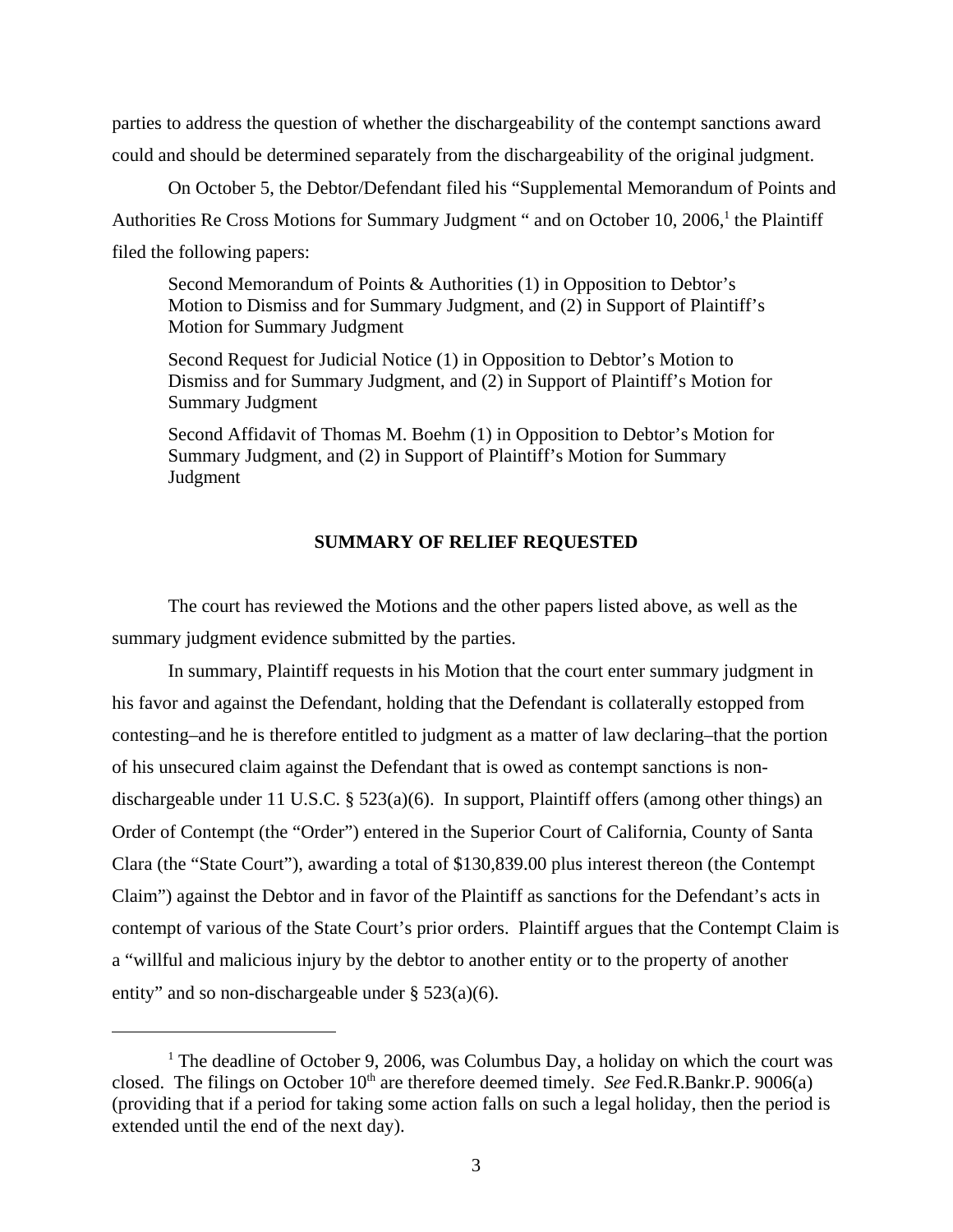The Defendant responds that the language of the Contempt Order is insufficient to show that the State Court made the specific findings on the issues relevant to the Plaintiff's  $\S 523(a)(6)$ claim (willfulness, malice, intent, injury) that are necessary to prove the Contempt Claim nondischargeable under that section. In the Defendant's response to the Plaintiff's Motion for Summary Judgment (i.e., the Defendant's Supplemental Memorandum of Points and Authorities re Cross Motions for Summary Judgment), as well as his own Motion for Summary Judgment, he argues that the Contempt Claim is dischargeable because there is no evidence, even considering the Contempt Order, that his intent in violating the prior orders of the State Court was to injure the Plaintiff, and because the Plaintiff has not proved, and cannot prove, that the Contempt Claim is compensatory damages for an injury to him or any other entity.

#### **ANALYSIS**

#### **Jurisdiction**

This court has jurisdiction pursuant to 28 U.S.C. § 1334. This is a core proceeding over which the court has jurisdiction under 28 U.S.C. § 157(b).

#### **Summary Judgment Standard**

Bankruptcy Rule 7056 applies Rule 56(c) of the Federal Rules of Civil Procedure to adversary proceedings. Summary judgment is appropriate "if the pleadings, depositions, answers to interrogatories, and admissions on file, together with the affidavits, if any, show that there is no genuine issue as to any material fact and that the moving party is entitled to a judgment as a matter of law." Fed.R.Civ.P. 56(c); **Celotex Corp. v. Catrett**, 477 U.S. 317, 322- 23 (1986).

In deciding whether to grant summary judgment, the court views the evidence in the light most favorable to the party opposing summary judgment and indulges all reasonable inferences in favor of that party. **Matsushita Elec. Indus. Co., Ltd. v. Zenith Radio Corp.**, 475 U.S. 574, 587 (1986); **Allen v. Rapides Parish School Board**, 204 F.3d 619, 621 (5th Cir. 2000). Once a movant has come forward with sufficient evidence to support summary judgment, the burden is on the non-movant to "go beyond the pleadings and designate specific facts in the record showing there is a genuine issue for trial." **Wallace v. Texas Tech University**, 80 F.3d 1042, 1047 (5th Cir. 1996); **Mississippi River Basin Alliance v. Westphal**, 230 F.3d 170, 174 (5th Cir. 2000) (citing **Anderson v. Liberty Lobby, Inc.**, 477 U.S. 242, 248-49 (1986)). A fact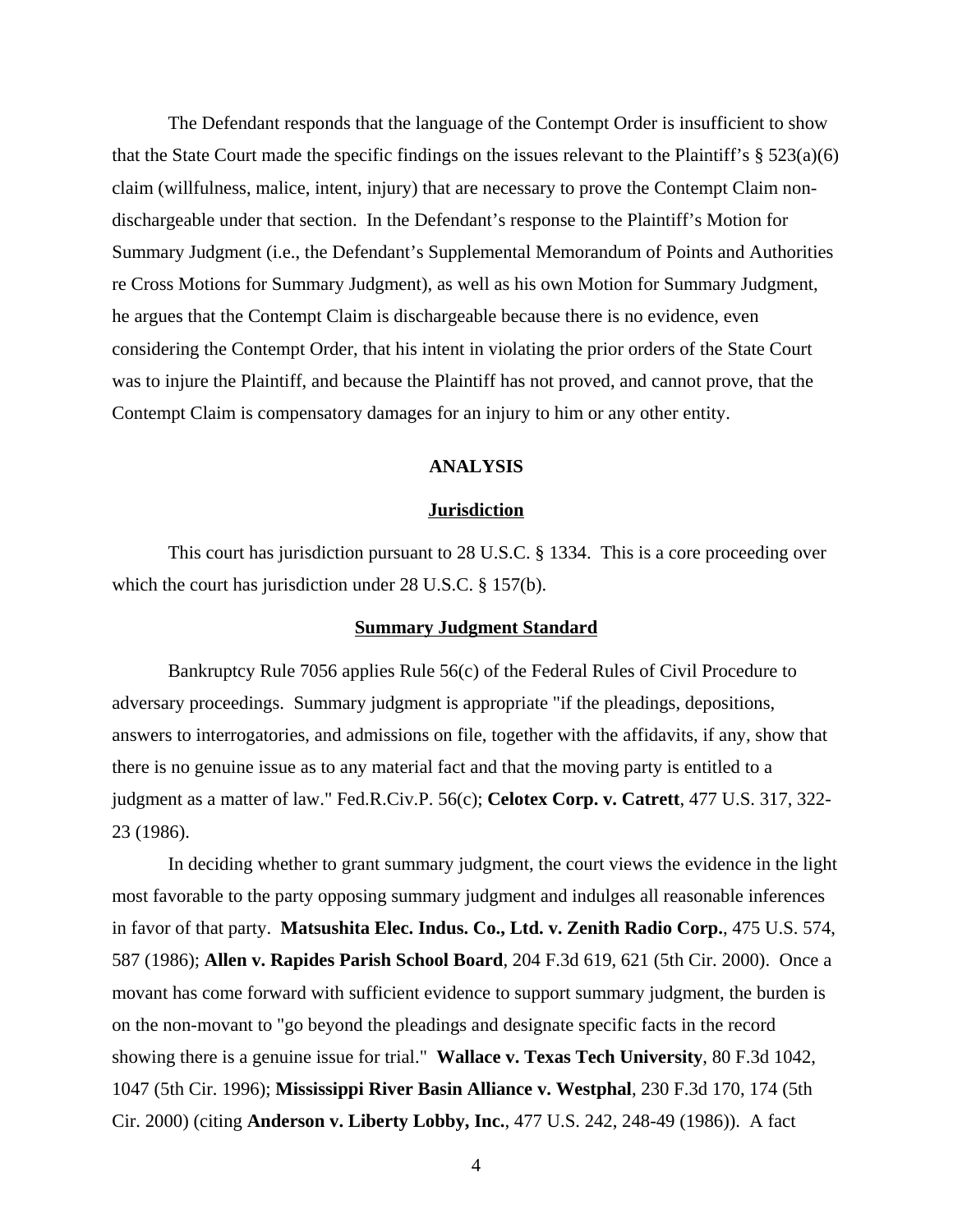question is "material" if it involves "disputes over facts that might effect the outcome of the suit." **Anderson**, 477 U.S. at 248. To meet this burden, the nonmovant must set forth specific facts, by affidavits or otherwise, showing that there is a genuine issue for trial. **Topalian v. Ehrman**, 954 F.2d 1125, 1132 (5th Cir.), *cert. denied,* 506 U.S. 825 (1992). "Unsubstantiated assertions, improbable inferences, and unsupported speculation are not sufficient to defeat a motion for summary judgment." **Brown v. City of Houston**, 337 F.3d 539, 541 (5th Cir. 2003). Additionally, "[g]uesswork and speculation simply cannot serve as a basis" for sending a case to trial. **Brown v. CSC Logic**, 82 F.3d 651, 658 (5th Cir. 1996).

"After the non-movant has been given the opportunity to raise a genuine factual issue, if no reasonable juror could find for the non-movant, summary judgment will be granted." **Id.** (citing **Celotex,** 477 U.S. at 322, and Fed.R.Civ.P. 56(c)); **River Prod. Co., Inc. v. Baker Hughes Prod. Tools, Inc.**, 98 F.3d 857, 859 (5th Cir. 1996). To the extent facts are undisputed, a court may resolve a case as a matter of law. **Celotex**, 477 U.S. at 323; **Blackwell v. Barton**, 34 F.3d 298, 301 (5th Cir. 1994). The Fifth Circuit Court of Appeals has stated "[t]he standard of review is not merely whether there is a sufficient factual dispute to permit the case to go forward, but whether a rational trier of fact could find for the non-moving party based upon the evidence before the court." **James v. Sadler**, 909 F.2d 834, 837 (5th Cir. 1990) (citing **Matsushita Elec.,** 475 U.S. at 586).

### **Undisputed Facts**

The following are the relevant facts:

- 2/16/1996 California Judgment entered in favor of Plaintiff, against Debtor/Defendant, for \$104,607.88, for attorneys fees and costs for Plaintiff's representation of the Defendant and his corporation, "Phoenix," in litigation in California.
- 8/23/1996 order entered by California Court (based on the parties' stipulation) that "the net borrower proceeds from a loan that Phoenix was expecting were assigned in satisfaction of the judgment and the judgment could be satisfied on or before August 30, 1996 by payment of EIGHTY THOUSAND UNITED STATES DOLLARS (\$80,000)"; if judgment is not satisfied by \$80,000 payment, Defendant is required to deliver responses to Plaintiff's discovery requests by Sept. 9, 1996.
- 8/26/1996 order entered by California Court restraining Defendant and his corporation from disposing of a deposit (described in the parties' stipulation as being \$230,000 deposited into an attorney client account in connection w/ "the loan"). Within 24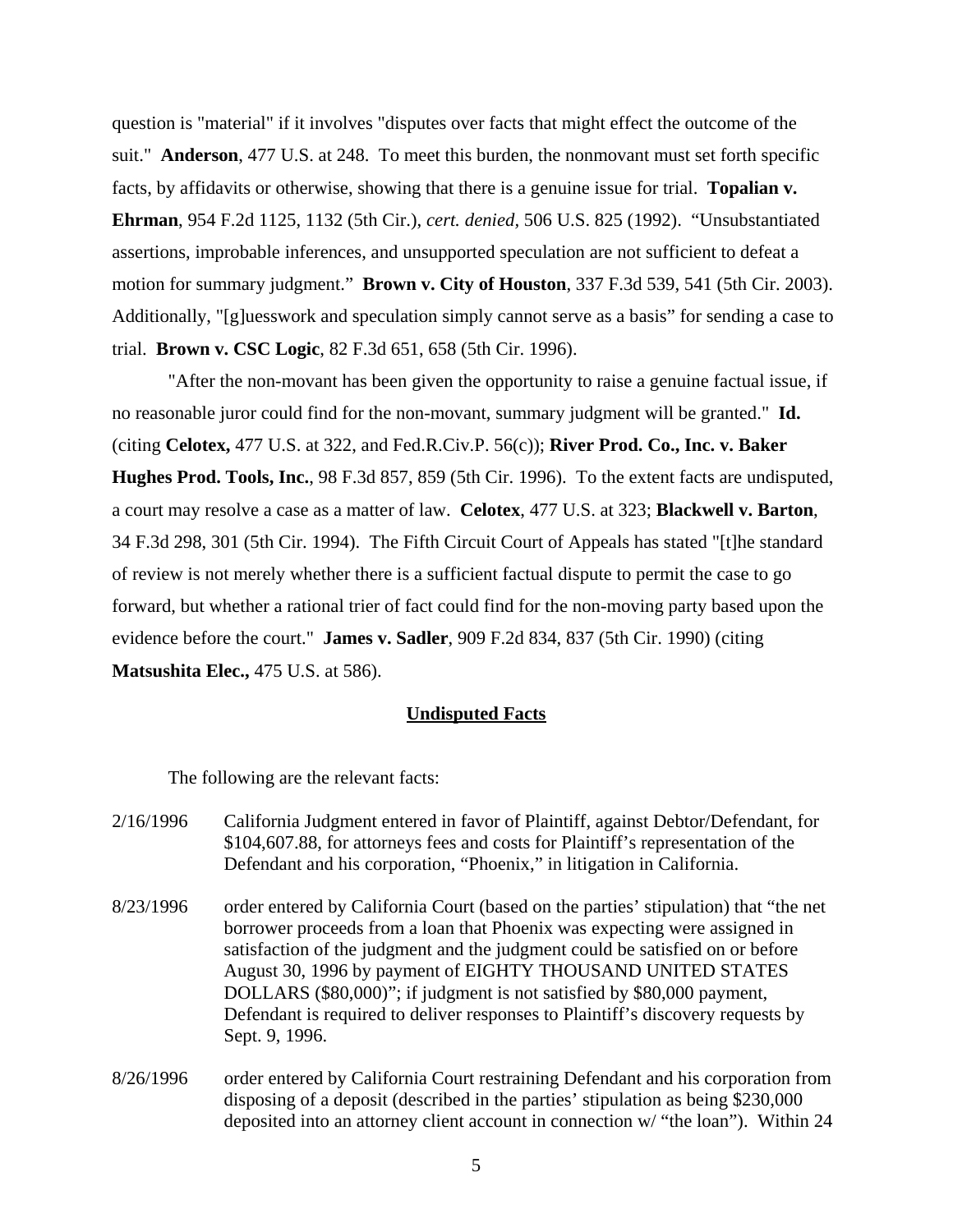|                             | hours of service of the order, Defendant and his corporation were required to fax<br>Plaintiff information on where that deposit was being held.                                                                                                                                                                                                                              |
|-----------------------------|-------------------------------------------------------------------------------------------------------------------------------------------------------------------------------------------------------------------------------------------------------------------------------------------------------------------------------------------------------------------------------|
| 8/27/96                     | restraining order was served and received by Defendant and his corporation.                                                                                                                                                                                                                                                                                                   |
| 8/30/96                     | the deadline for Defendant and his corporation to make the payment on the<br>Judgment passes without payment                                                                                                                                                                                                                                                                  |
| no later<br>than<br>10/3/96 | [according to the findings in the Contempt Order] Defendant failed to fax the<br>required information, and he and his corporation caused the deposit to be<br>increased to \$250,000 and moved to a "brokerage house in Los Angeles."                                                                                                                                         |
| $9/12$ //96                 | order is entered by California Court:                                                                                                                                                                                                                                                                                                                                         |
|                             | requiring Defendant's corporation to turn over so much of the deposit up<br>as necessary to satisfy the Judgment;                                                                                                                                                                                                                                                             |
|                             | requiring Defendant and his corporation to provide Plaintiff sworn<br>statement with information on where the deposit was at that time; and                                                                                                                                                                                                                                   |
|                             | restraining (again) Defendant and his corporation from transferring or<br>disposing of the deposit.                                                                                                                                                                                                                                                                           |
|                             | order is served the same day on the Defendant and his corporation.                                                                                                                                                                                                                                                                                                            |
| 10/17/1996                  | California Court enters an order (the "Contempt Order") finding the Defendant<br>and his corporation in contempt for violating the August 23, August 26, and<br>September 12 orders, and imposing fines totaling \$127,000, and awarding<br>Plaintiff attorneys fees and costs of \$3,839.00, and thereby "increasing" the<br>California Judgment by a total of \$130,839.00. |
| 11/1/2004                   | California Judgment in the amount of \$440,038.79 (comprising the original<br>amount and the contempt sanctions increase, plus accrued interest on both) is<br>renewed by Plaintiff.                                                                                                                                                                                          |
| 2/16/2006                   | Defendant files Chapter 7 bankruptcy.                                                                                                                                                                                                                                                                                                                                         |
| 7/6/2006                    | Plaintiff files this adversary. As of this date, interest of \$128,985.45 had accrued<br>on the contempt sanctions portion (plus attorneys fees and costs) of the California<br>Judgment, and continues to accrue thereafter at a per diem rate of \$36.34.                                                                                                                   |

The Debtor for the most part does not dispute these facts, but offers additional facts to explain the relationship of the parties and the background of the original Judgment, and his intent and the motivation behind his default and failure to comply with the California Court's orders. It is undisputed, however, that the California Judgment, including the sanctions imposed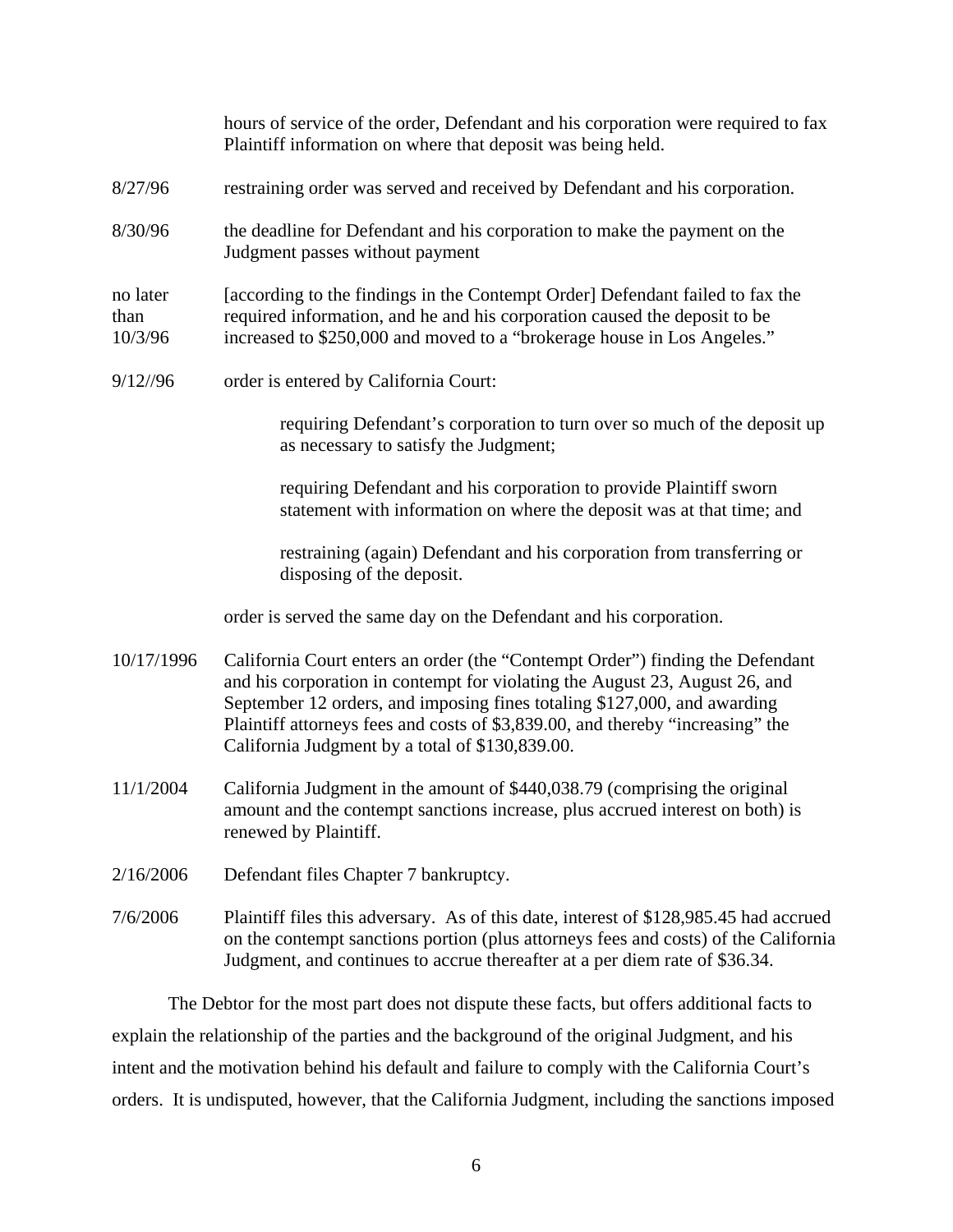under the Contempt Order, was never challenged in that Court after entry, and was never appealed or otherwise directly attacked by the Debtor, and is now final. *See* discussion below regarding the Debtor's right to challenge at this late date the effect of, and the facts as established by, the Contempt Order.

The Plaintiff alleges that the portion of the California Judgment that represents the sanctions ordered under the Contempt Order, the attorneys fees and costs awarded under the Contempt Order, and the interest on those amounts, is non-dischargeable under 11 U.S.C. § 523(a)(6) as a debt for a willful and malicious injury. Both parties expressly agree that the balance of the original California Judgment is dischargeable.

#### **Required Proof Under Section 523(a)(6)**

Section 523(a)(6) provides that "[a] discharge under section 727, 1141, 1228(a), 1228(b), or 1328(b) of this title does not discharge an individual debtor from any debt . . . for willful and malicious injury by the debtor to another entity or to the property of another entity  $\dots$ ."

"[N]ondischargeability takes a deliberate or intentional injury, not merely a deliberate or intentional act that leads to injury." **Kawaauhau v. Geiger**, 523 U.S. 57, 61 (1998). The Fifth Circuit Court of Appeals extended **Kawaauhau**'s reasoning in **Miller v. J.D. Abrams Inc. (In re Miller)**, 156 F.3d 598 (5th Cir.1998), and stated that "either objective substantial certainty [of injury] or subjective motive [to injure] meets the Supreme Court's definition of 'willful . . . injury' in § 523(a)(6)." **In re Keaty**, 397 F.3d 264, 270 (5<sup>th</sup> Cir. 2005), quoting **Miller** at 603. The Court in **Miller** went on to define the word "malicious" and specifically rejected that it meant an act without just cause or excuse. **Id.** at 605. Instead, the Court defined "malicious" as an act done with the actual intent to cause injury. **Id.** at 606. The Court then noted that this definition is synonymous with the definition of "willful," and therefore aggregated "willful and malicious" into a unitary concept, holding that "an injury is 'willful and malicious' where there is either an objective substantial certainty of harm or a subjective motive to cause harm." **Id.** at 606; *see also* **Williams v. IBEW Local 520 (In re Williams)**, 337 F.3d 504, 509 (5th Cir. 2003).

Thus, Plaintiff in this case must prove that the Defendant (1) caused an injury (2) to Plaintiff or his property, and (3) either (a) intended that his conduct harm Plaintiff, or (b) intended conduct that was substantially certain to cause harm to Plaintiff. That proof must be by a preponderance of the evidence. **Grogan v. Garner**, 498 U.S. 279 (1991).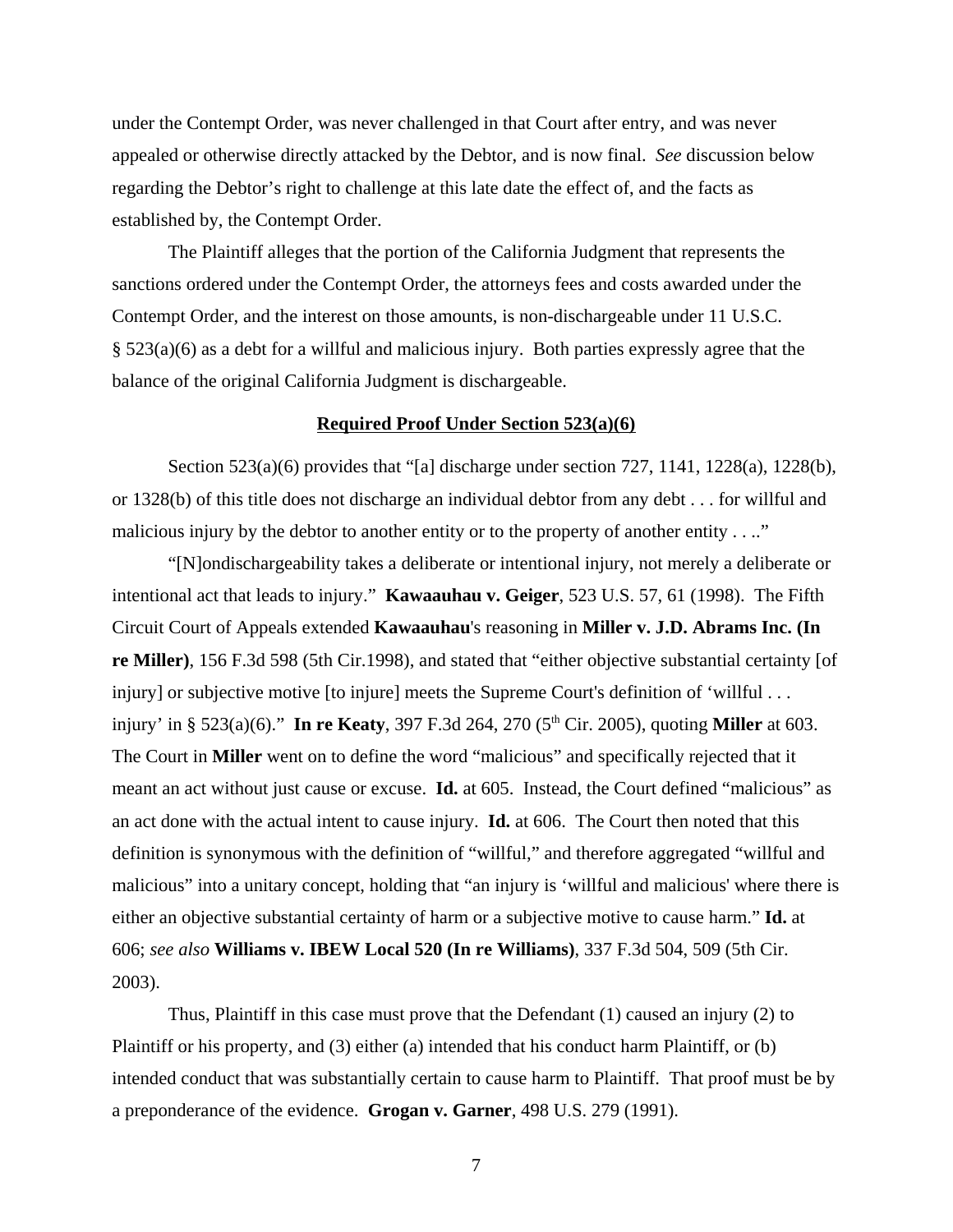As his summary judgment evidence on all these elements, the Plaintiff submits the Contempt Order and argues that the elements of  $523(a)(6)$  are established by it as a matter of law under **Williams v. IBEW Local 520 (In re Williams)**, 337 F.3d 504, 509 (5th Cir. 2003), because the Contempt Order establishes that the debt is one for contempt of court for the violation of a court's orders, and the Debtor is collaterally estopped from contesting that. In essence the Plaintiff argues that he need not prove each and every one of the individual elements of a willful and malicious injury, but rather those elements are deemed established because the Contempt Order shows that the Defendant committed contempt by violating court orders–facts that the Debtor is now barred from re-litigating.

As the court understands his pleadings, the Defendant argues that **Williams** does not hold that *all* the elements of § 523(a)(6) are *per se* satisfied by the Contempt Order, but that Plaintiff still must show–and cannot show–that the Contempt Claim was the result of an injury to him or his property. In other words, the Defendant contends, Plaintiff must show and cannot show that the Contempt Claim is compensatory damages for an actual injury of the Plaintiff by the Defendant.

In **Williams**, the Court at the outset characterized the issue it was to decide as "whether the actions of [the debtor] caused willful and malicious injury," indicating that the scope of its decision would include the question of whether a violation of a contempt order should as a matter of law be considered an injury. **Williams**, 337 F.3d at 507 (*emphasis added*).

The Court's analysis of the facts of the case supports that interpretation. It addressed two different amounts the debtor in that case owed to I.B.E.W. Local 520 (the "Union") under a judgment (the "Contempt Judgment"). In the Contempt Judgment, the federal district court had found the debtor in contempt by purposefully and willfully violating an earlier Agreed Judgment the debtor had entered into with the Union. In the Agreed Judgment, the district court had ordered an audit to determine if the debtor had breached a collective bargaining agreement, had ordered the debtor to pay restitution (in an amount to be determined by the audit) if that audit showed he had breached it, and had ordered the debtor to cease the conduct that would breach the collective bargaining agreement. In the later Contempt Judgment, the district court found that the debtor had not paid the restitution it had previously ordered and ordered him to pay a stated sum certain as such restitution. In addition, the district court found in the Contempt Judgment that the debtor had violated the Agreed Judgment's prohibition on further breach, and it liquidated the amount owed as damages for that subsequent breach. The Union argued that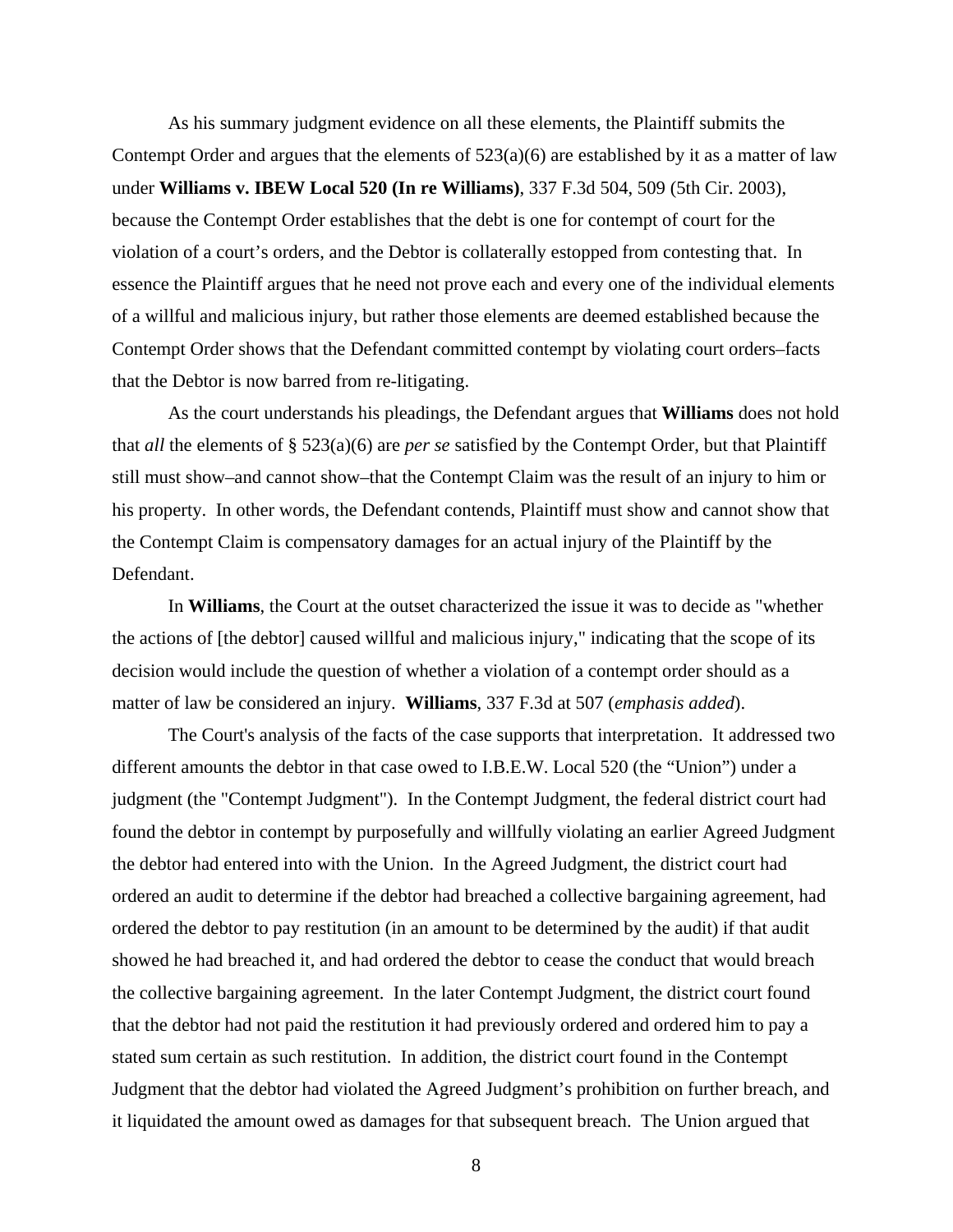both debts were non-dischargeable as willful and malicious injuries because they both arose as a result of the debtor's violations of the Agreed Judgment.

The bankruptcy court had found that the first of those debts was owed for breach of a collective bargaining agreement and not as contempt sanctions for violating the Agreed Judgment, even though the amount of that debt was stated in the Contempt Judgment. The Court of Appeals first held that the mere breach of the collective bargaining agreement was insufficient to show the required intent. The Union then argued its evidence had established the required intent, but the Court disagreed, saying that "[t]here had been no showing of an intentional or substantially certain injury to the Union[,]" which was the party bringing the action under § 523(a)(6). **Id**. at 511 (*emphasis added*). Specifically, *and critical to the issue presented in this case,* the **Williams** Court held that the losses that the Union argued satisfied the required showing of intent under § 523(a)(6) were actually its members' losses or non-union workers' losses, rather than the losses of the Union itself. The Court found these were insufficient to satisfy the required showing of an injury under  $\S$  523(a)(6), and therefore reversed the lower courts and held that the Union had failed to show that the first debt was non-dischargeable. **Id.** at 511 ("Williams did know Union electricians would be deprived of employment opportunities and concomitant salaries and benefits if he hired non-union workers for the Eckerd and other commercial projects. Although this injury was substantially certain to occur, it was not inflicted upon the Union.").

In contrast to its finding regarding the first debt, the bankruptcy court had found that the second debt arose under the later Contempt Judgment in which the debtor was found in contempt for violating the Agreed Judgment. Based on that finding, the Court of Appeals affirmed the ruling that this debt was non-dischargeable, holding that a debtor's knowing violation of a court order was *per se* a willful and malicious injury under § 523(a)(6).

The **Williams** Court noted the similarity of the Contempt Judgment it was examining to the order addressed by the Bankruptcy Court in **Buffalo Gyn Womenservices, Inc. v. Behn (In re Behn**), and quoted that Court's rationale extensively in support of its own holding:

"[W]hen a court of the United States . . . issues an injunction or other protective order telling a specific individual what actions will cross the line into injury to others, then damages resulting from an intentional violation of that order as is proven in the Bankruptcy Court or, so long as there was a full and fair opportunity to litigate the question of volition and violation, in the issuing court are ipso facto the result of a 'willful and malicious injury.'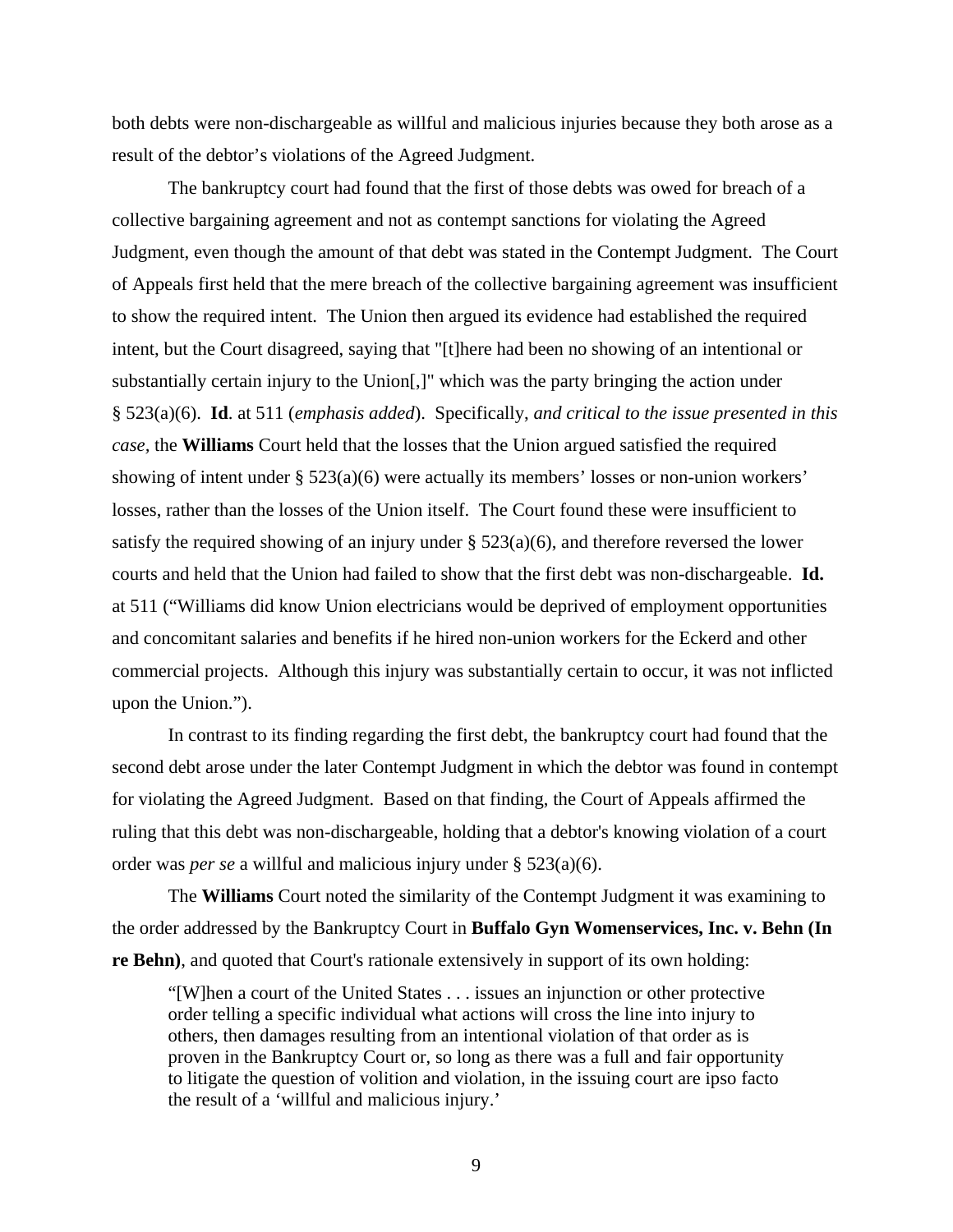"This is because what is 'just' or 'unjust' conduct as between the parties has been defined by the court. . . . An intentional violation of the order is necessarily without 'just cause or excuse' and cannot be viewed as not having the intention to cause the very harm to the protected persons that order was designed to prevent."

**Williams**, 337 F.3d at 512, *quoting* **Buffalo Gyn**, 242 B.R. 229, 238 (Bankr. W.D. N.Y. 1999). This court reads this language, and the analysis by the Court in **Williams** in general, as a conclusion that where there is an order of a court finding a debtor in contempt for violating an earlier court order, for purposes of establishing a willful and malicious injury under § 523(a)(6), it is conclusively presumed or established by that contempt order that (1) the debtor's conduct caused an injury to the other party, and (2) that the sanctions awarded are a "debt . . . for [that] injury . . .." In other words, a debt arising as a result of a violation of a court order does not require proof of an injury beyond showing that the court order was knowingly violated, and neither the existence of an injury nor the amount (or reasonableness) of damages from an injury need be established beyond showing that the court imposed sanctions on the debtor for the violation.

Defendant argues that "recent" cases finding debts arising under contempt orders to be non-dischargeable under § 523(a)(6) all involved compensatory "fines" with some relation to the degree of injury, and that **Williams** should therefore be limited to those types of contempt orders. He distinguishes this case on the grounds that the California Court's Contempt Order contains no finding that the Plaintiff was injured in the amounts awarded, and it was entered only after it was submitted *ex parte* by the Plaintiff with no showing (and no possible showing) of any injury to him or his property.

Nothing in the language of **Williams**, nor any of the other cases cited by Defendant, expressly limits their application to contempt orders that impose sanctions that are intended as, or are comparable to, damages meant to compensate the injured party. Rather, the Court in **Williams** appears to agree with the bankruptcy court that the first debt was distinguishable from the second debt precisely because the latter arose because the debtor "broke his promise to the district court to comply with the [collective bargaining agreement]. The fact that this promise had been made by [the debtor] to the district court and was sanctioned by the Agreed Judgment and Decree elevated the injury to a willful and malicious injury." **Id.** at 511-12. Under California as well as other states' laws, the primary intent of contempt sanctions is to punish or vindicate an affront to the court, not compensate a party. *See generally* Ca.Jur. Contempt § 49 ("acts punishable as contempts are affronts to the courts, rather than to litigants, and involve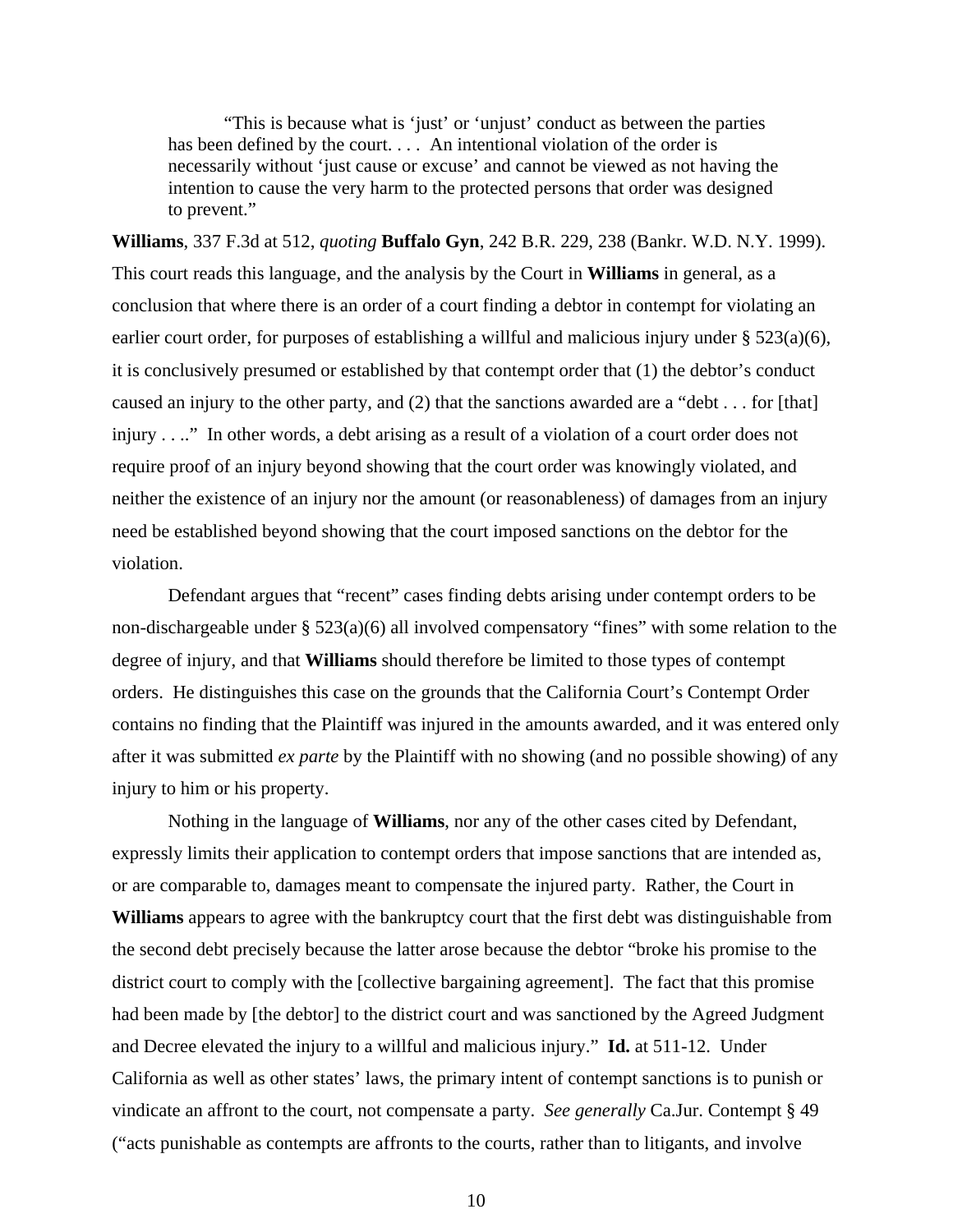penalties of fine and imprisonment, [therefore] a proceeding in contempt is regarded as a case that is criminal or quasi-criminal in nature,"), *citing, among others,* **Crawford v. Workers' Comp. Appeals Board,** 213 Cal.App.3d 156, 259 Cal.Rptr. 414, 419-20 (1989), *cert. denied,* 493 U.S. 1058 (1990) ("Although contempt proceedings are quasi-criminal in nature . . . the purpose of such proceedings is to protect the dignity, authority, or process of the court or tribunal . . . and to provide the court or tribunal with the means of controlling its proceedings.") (citations omitted); *see also* **Ross v. Superior Court**, 19 Cal.3d 899, 913, 569 P.2d 727, 736, 141 Cal.Rptr. 133, 142 (Cal. 1977) ("in California all contempt proceedings are quasi-criminal in nature"). Given this well-established principle regarding the purpose of contempt orders in general, the Debtor's argument that because the Contempt Order in this case imposed fines, not damages, it is somehow distinguishable from **Williams** and the other cases involving contempt orders that he cites, makes little sense.

Further, it is not at all clear that the debt under the Contempt Judgment in **Williams** in fact had any relationship to an injury to the plaintiff in that case. A careful reading of the **Williams** opinion shows that the Court of Appeals did not require evidence of damages to the plaintiff that brings a § 523(a)(6) action based on a debt arising under a contempt order. The opinion shows that the amount of the second, non-dischargeable debt that "was assessed against [the debtor] for failing to abide by the Agreed Judgment," was based on the figure provided by the second "audit [that] revealed Union electricians had been deprived of . . . wages and benefits . . .." **Williams**, 337 F.3d at 511. Thus, the amount of the second debt was the amount its members lost, and was not related to any injury suffered by the Union itself. Nevertheless, the Court held that it was non-dischargeable because it arose "from the willful and malicious injury [the debtor] inflicted by refusing to obey the Agreed Judgment." **Id.** at 512. In contrast, recall that the Court held that the first debt *was* dischargeable in part because the Union had failed to show injury to itself when the evidence showed only that its members or non-union workers had lost wages and benefits. *See* discussion above, citing **id.** at 511.

Admittedly, the Court did find there was evidence of *some* injury to the Union–"a blow to its prestige and its ability to uphold its contracts." **Id.** However, as discussed above, there was no apparent relationship between that injury and the amount of the second debt as awarded by the district court in the Contempt Judgment. Thus, **Williams** does not seem to require that a plaintiff prove the amount of his or her damages, but rather holds that a prior court's decision in a contempt order on the amount of the sanctions should be considered to be necessarily and *per*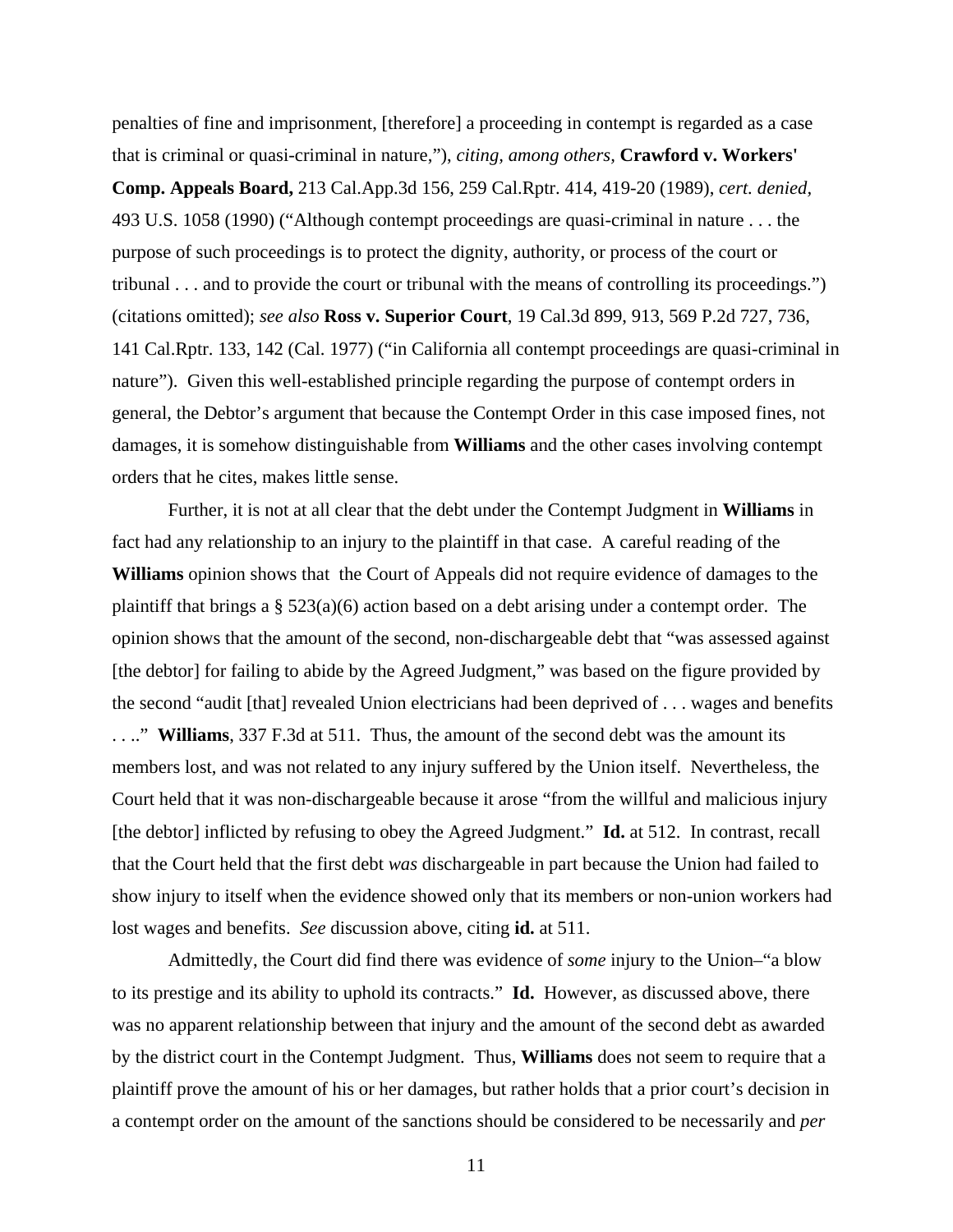*se* the amount of the actual and reasonable damages from the injury. Moreover, given what this court understands to be the reasoning in **Williams**–that a violation of a court's express directive necessarily results in injury and damages and that contempt sanctions are therefore, in essence, "deemed damages"–this court is unwilling to require *additional* proof that the beneficiary of that award of contempt sanctions actually suffered an injury as a result of a debtor's act(s) of contempt. Under this court's interpretation of **Williams**, therefore, it is simply not material whether or not the contempt sanctions in the cases cited by the Debtor had some relation to the creditors' damages in those cases.

The Debtor also argues that the Contempt Order must contain specific findings of his fraudulent intent in violating the California Court's previous orders. He claims that under **Kawaauhau v. Geiger**, 523 U.S. 57, 61 (1998), the Plaintiff must prove the Debtor intended to injure him, and the Contempt Order fails to establish that. This court finds, however, under **Miller v. J.D. Abrams Inc. (In re Miller)**, 156 F.3d 598, 603 (5th Cir.1998), that "either objective substantial certainty [of injury] or subjective motive [to injure] meets the Supreme Court's definition of 'willful . . . injury' in § 523(a)(6)" and that under **Williams**, a knowing violation of a court order *per se* satisfies the requirement of objective substantial certainty of injury. The court therefore rejects the argument that the Contempt Order must contain specific findings regarding the Debtor's subjective intent (or even that his subjective intent is relevant, at this point), beyond its findings that he had notice of the California Court's previous orders and his obligations under them, and that he willfully failed to obey them. *See* Contempt Order, pp. 9-12.

For all of the foregoing reasons, this court holds that the Plaintiff in this case need not show evidence of injury to him beyond showing that a court order was knowingly violated by the Debtor. If the Plaintiff can show that, according to **Williams**, as a matter of law injury was substantially certain to occur and was willful and malicious. **Id.** ("the Agreed Judgment made [the debtor] substantially certain that his acts would inflict injury"). Plaintiff offers the Contempt Order as the sole evidence of this.

Defendant, while not disputing that he violated the State Court's orders, in essence disputes that the violations were contemptuous, claiming that his conduct was not intentional and/or he had no intent to harm Plaintiff by his conduct. He argues that according to the Contempt Order's own language the State Court did not find that he had the requisite intent to make the Contempt Claim non-dischargeable. The Contempt Order, he says, merely finds that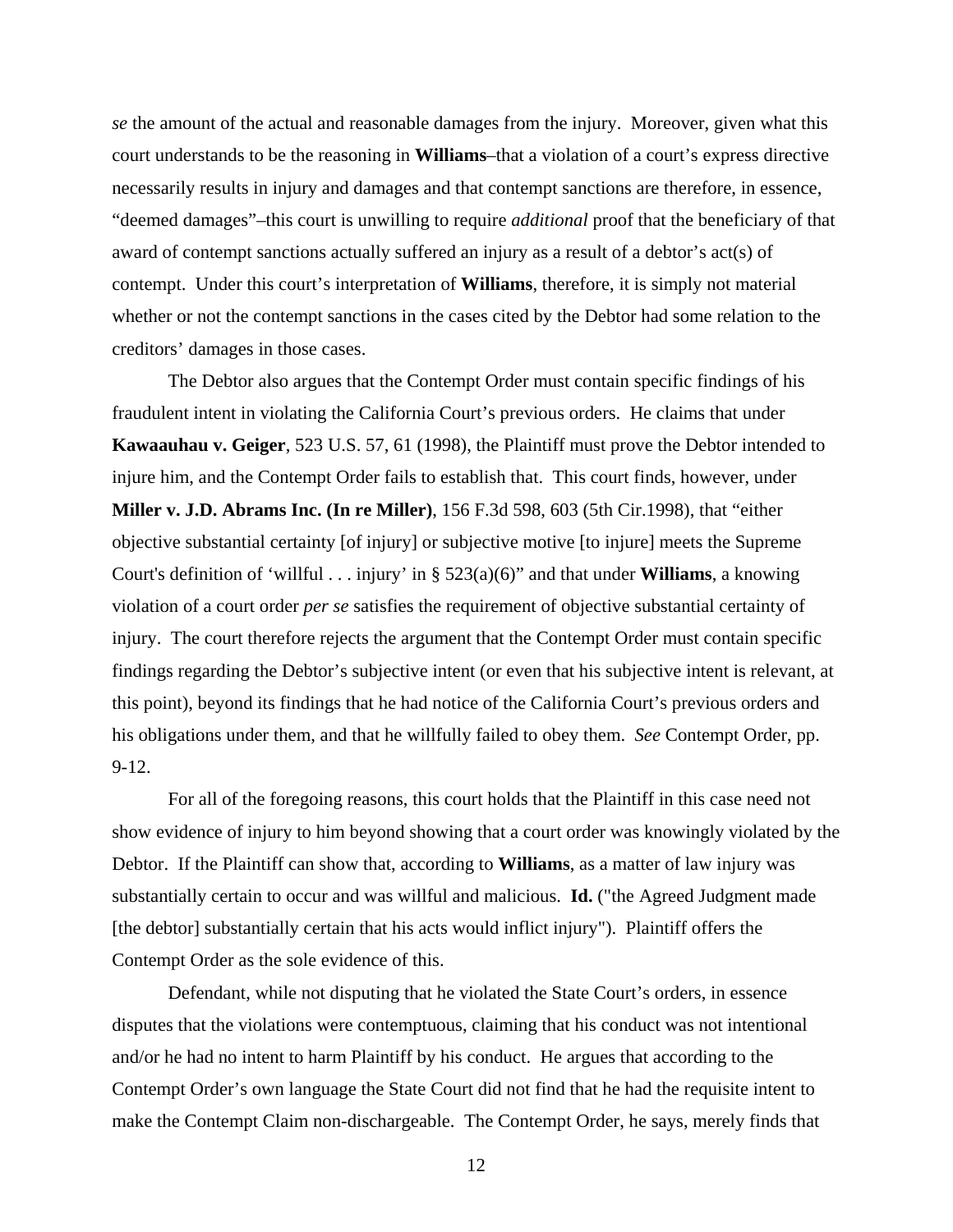his failure to comply with the Court's orders "was willful." He claims (and the Plaintiff does not dispute) that the Contempt Order, having been drafted and presented *ex parte* to the State Court by the Plaintiff, was entered without any evidentiary hearing and is not supported by any evidence of such intent.

Plaintiff responds that Defendant cannot now raise those arguments because he is barred by collateral estoppel from disputing that there were contemptuous violations of the State Court's orders.<sup>2</sup> Thus, this court must determine on these Motions for Summary Judgment what, if any, preclusive effect should be given the State Court's Contempt Order?

### **Should the Contempt Order Be Given** *Any* **Preclusive Effect?**

 "[C]ollateral estoppel principles do indeed apply in discharge exception proceedings pursuant to § 523(a)." **Grogan v. Garner**, 498 U.S. 279, 284 n.11 (1995). "The preclusive effect of a state court judgment in a subsequent federal lawsuit generally is determined by the full faith and credit statute, which provides that state judicial proceedings 'shall have the same full faith and credit in every court within the United States  $\cdots$  as they have by law or usage in the courts of such State . . . from which they are taken.'" **Marrese v. American Academy of Orthopaedic Surgeons**, 470 U.S. 373, 380 (1985), quoting 28 U.S.C. § 1738.

Critical to the outcome of this case is which State's law on collateral estoppel is applied. As the Supreme Court **Marrese** directed:

This statute [28 U.S.C. § 1738] directs a federal court to refer to the preclusion law of the State in which judgment was rendered. "It has long been established that § 1738 does not allow federal courts to employ their own rules of res judicata in determining the effect of state judgments. Rather, it goes beyond the common law and commands a federal court to accept the rules chosen by the State from which the judgment is taken."

**Id.**, quoting **Kremer v. Chemical Constr. Corp.**, 456 U.S. 461, 481-82 (1982).

Here, the Contempt Order was entered by a California court; and this court must therefore look to California law on collateral estoppel.

 $2$  In his Objection to Defendant's Affidavit, he requests the court to strike much of the offered testimony that appears to be offered on the issue of the Defendant's reasons for failing to comply with the State Court's orders. Because the court holds that the Defendant is collaterally estopped from relitigating such issues, that testimony has not been considered and the request to strike it will be denied as moot.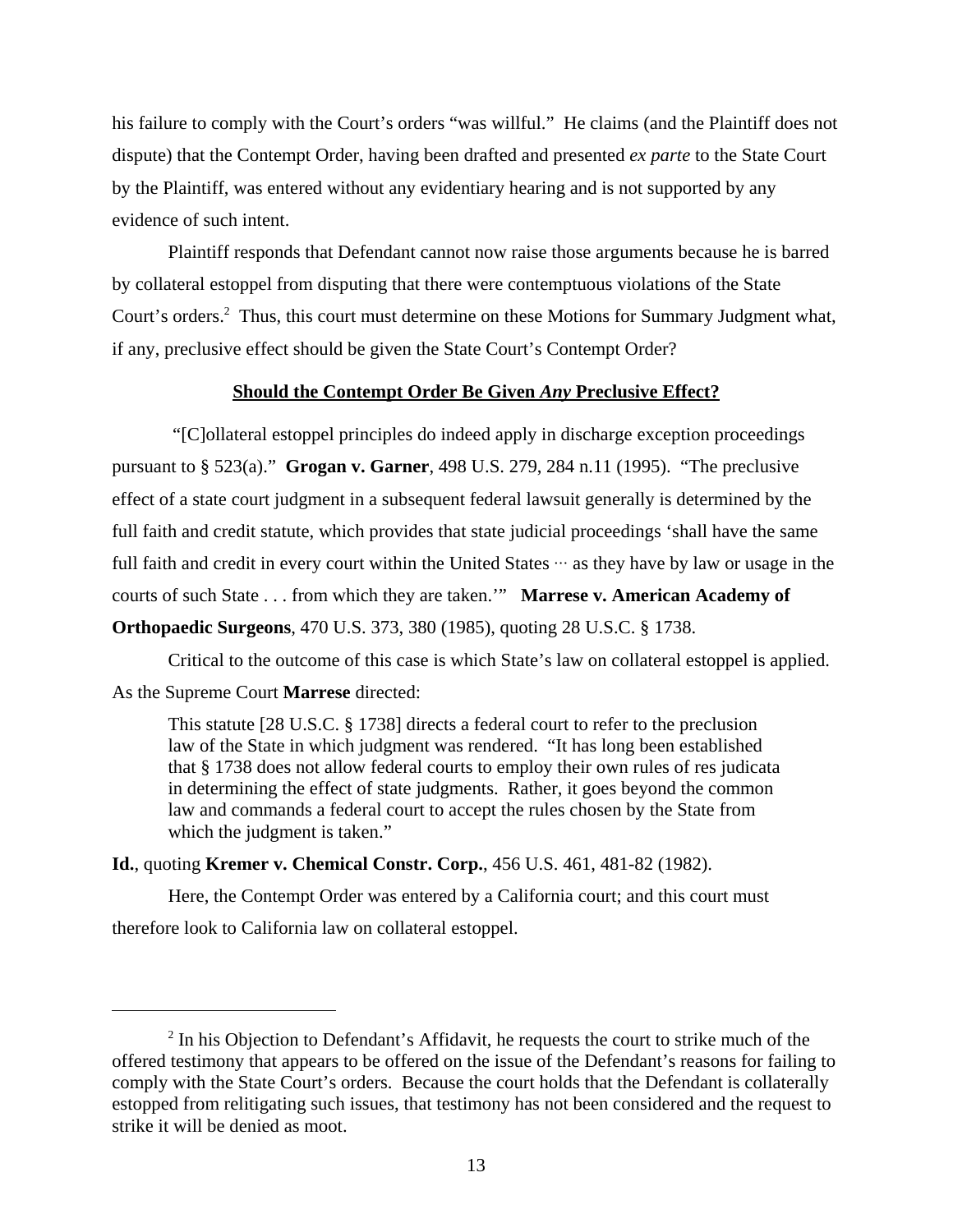"'Traditionally, collateral estoppel has been found to bar relitigation of an issue decided at a previous proceeding "if (1) the issue necessarily decided at the previous [proceeding] is identical to the one which is sought to be relitigated; (2) the previous [proceeding] resulted in a final judgment on the merits; and (3) the party against whom collateral estoppel is asserted was a party or in privity with a party at the prior [proceeding]." . . . It is implicit in this three-prong test that only issues actually litigated in the initial action may be precluded from the second proceeding under the collateral estoppel doctrine. . . . An issue is actually litigated "[w]hen [it] is properly raised, by the pleadings or otherwise, and is submitted for determination, and is determined. . . ."""

**Gottlieb v. Kest**, 141 Cal.App.4th 110, 148, 46 Cal.Rptr.3d 7, 33 (Cal.App. 2 Dist., 2006) (*quoting* **People v. Carter,** 36 Cal.4th 1215, 1240, 32 Cal.Rptr.3d 838, 117 P.3d 544 (2005)). Courts also consider whether the party to be estopped had a "full and fair opportunity" to litigate the issue. **Id.** (*citing* **Rodgers v. Sargent Controls & Aerospace**, 136 Cal.App.4th 82, 90, 38 Cal.Rptr.3d 528 (2006)).

There is no dispute in this case that the Contempt Claim was incorporated in a judgment that is now final, and that the Contempt Order is itself a final order. There is also no dispute that the Defendant was a party to that suit. This court has already determined above that, based on **Williams**, "the issues necessarily decided at the previous proceeding are identical to the ones which are sought to be relitigated" in this adversary. Therefore, the only issue presented by the parties in their Motions for Summary Judgment is whether, considering that the Contempt Order was entered *ex parte*, the issues were "actually litigated in the initial action."

## Whether the Contempt Claim Was "Actually Litigated"

The Contempt Order was issued by default, and therefore the issue arises as to whether the facts to which Plaintiff seeks to bind the Defendant were in fact "actually litigated" in the California Court.

The law in California differs from the majority of other jurisdictions on this question. In particular,

[w]hile most states limit the preclusive effect of a default judgment, California, on the other hand, accords collateral estoppel effect to default judgments, at least where the judgment contains an express finding on the allegations. . . . It has also been said: "'[A] default judgment conclusively establishes, between the parties so far as subsequent proceedings on a different cause of action are concerned, the truth of all material allegations contained in the complaint in the first action, and every fact necessary to uphold the default judgment; but such judgment is not conclusive as to any defense or issue which was not raised and is not necessary to uphold the judgment."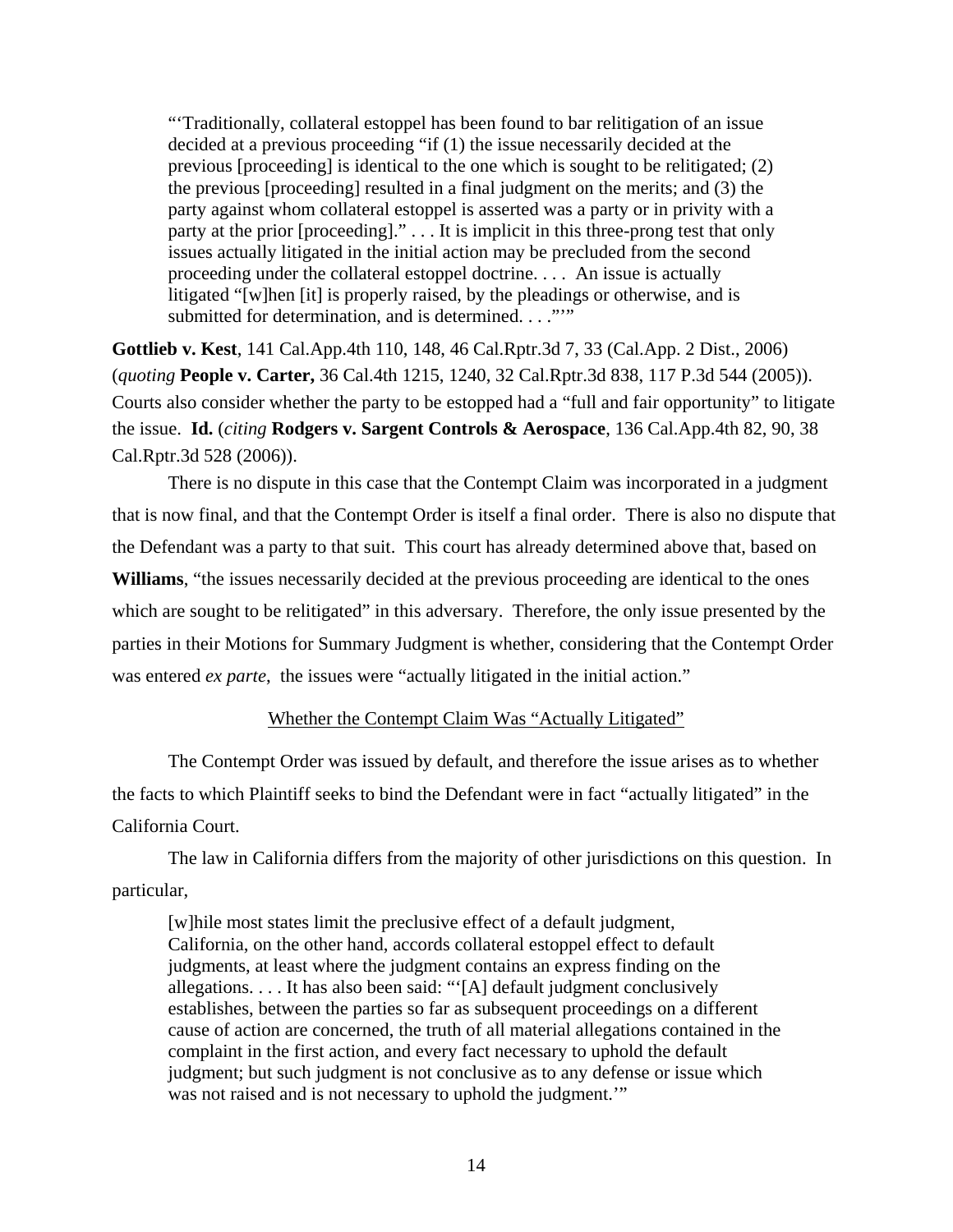**Gottlieb v. Kest**, 141 Cal.App.4th 110, 149, 46 Cal.Rptr.3d 7, 34 (Cal.App. 2 Dist., 2006)

(*citations omitted*).

The "facts necessary to uphold" the Contempt Order are determined by examining what

California law on contempt proceedings requires a court to find in order to issue a contempt order.

It has been held that the elements of contempt for disobedience of a court order, are that (1) the court made a lawful order; (2) the person cited for contempt had knowledge or notice of the order; (3) the person was able to comply with the order; and (4) the person willfully disobeyed the order.

Ca.Jur. Contempt § 23 (2006).3

Here, the Contempt Order contains express findings satisfying all the necessary elements

of a contempt. For example, in the Contempt Order the California Court found:

(1) That there had been no compliance with the requirements in the August 23 order to comply with the Plaintiff's discovery requests, and that such failure was "wilful" and "performance of [those requirements] was and remains within the power of [the Defendant and his corporation]." For this contemptuous violation, the California Court imposed sanctions totaling \$41,000.

(2) That there had been no compliance with the requirements in the August 26 order to disclose, and such failure was "wilful" and "performance of [the requirement that the Defendant appear for examination in aid of enforcement of judgment] was and remains within the power of [Defendant and his corporation]."

(3) That there had been no compliance with the requirement in the August 26 order to provide information regarding the deposit, and that such failure was "wilful" and "performance of [that requirement] was and remains within the power of [the Defendant and his corporation]" and that such failure "constitutes FIFTY ONE (51) continuous days

<sup>3</sup> *Citing* **Application of Ny**, 201 Cal.App.2d 728, 20 Cal.Rptr. 114 (1962); **Application of Liu.** 273 Cal.App.2d 135, 78 Cal.Rptr. 85 (1969); **In re Jones,** 47 Cal.App.3d 879, 120 Cal.Rptr. 914 (1975); **Ramirez v. Superior Court**,72 Cal.App.3d 351, 140 Cal.Rptr. 108 (1977); **Coursey v. Superior Court**, 194 Cal.App.3d 147, 239 Cal.Rptr. 365 (1987) (disagreed with on the ground that, in the context of a child support order, the legislature has made ability to comply a matter of defense rather than an element, by **In re Feiock**, 215 Cal.App.3d 141, 263 Cal.Rptr. 437 (1989) (disapproved on other grounds by **Moss v. Superior Court** (Ortiz), 17 Cal.4th 396, 71 Cal.Rptr.2d 215, 950 P.2d 59 (1998))); **Conn v. Superior Court**, 196 Cal.App.3d 774, 242 Cal.Rptr. 148 (1987); **Crawford v. Workers' Comp. Appeals Bd.,** 213 Cal.App.3d 156, 259 Cal.Rptr. 414 (1989), *cert. denied*, 493 U.S. 1058, 110 S.Ct. 868, 107 L.Ed.2d 952 (1990); **Board of Supervisors v. Superior Court**, 33 Cal.App.4th 1724, 39 Cal.Rptr.2d 906 (1995); **In re Cassil**, 37 Cal.App.4th 1081, 44 Cal.Rptr.2d 267 (1995).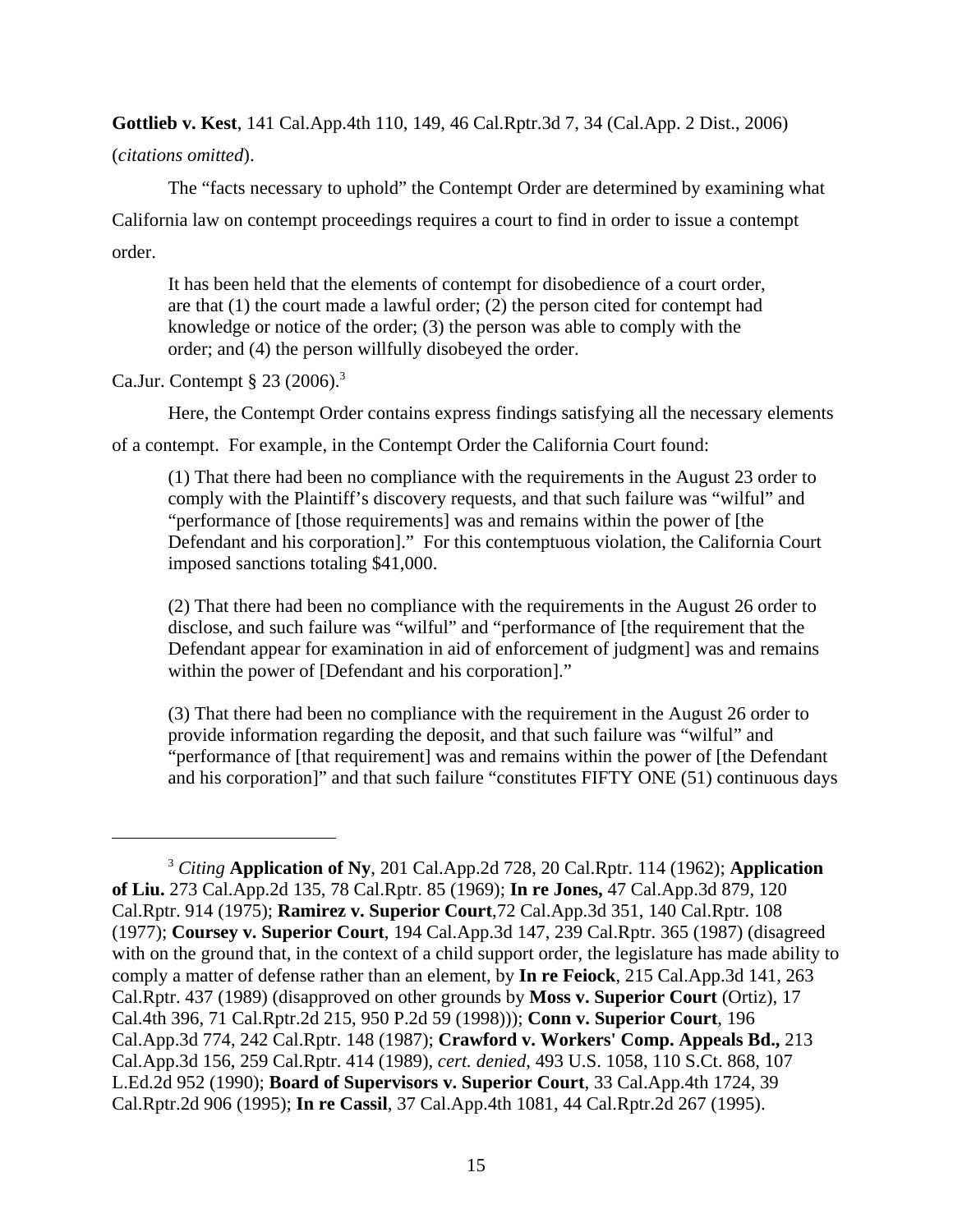of contempt from August 27, 1996 to October 17, 1996." For this contemptuous violation, the California Court imposed sanctions totaling \$51,000.

(4) That there had been no compliance with "the ORDER of August 26, 2006 [which included the provisions restraining the disposition of the deposit], and such failure was "wilful." There is no finding in the Contempt Order that this "was and is within [the Defendant's and/or his corporation's] power" and the California imposed no fine for this failure to comply.

(5) That there had been no compliance with the September 12 order's requirements of providing information and restraining disposition of the deposit, and that such failure was "wilful" and "constitutes 35 continuous days of contempt"and "performance [of the requirement to provide the information] was and remains within the power of [the Defendant and his corporation]." For the contemptuous violation of failing to provide the required information, the California Court imposed sanctions totaling \$35,000.

The California Court's numerous findings of wilfulness are particularly significant with

respect to whether the standards regarding a debtor's intent that are established in **Kawaauhau,**

as interpreted in this Circuit by **Miller**, have been met. Under California law,

the conduct of the accused must have been willful in the sense that his or her conduct was inexcusable. . . . Thus, where the act is the violation of a court order, there must be substantial evidence that the contemner willfully and contemptuously refused to obey the order of the court. . . .

Ordinarily, however, a specific wrongful intent is not an essential element of contempt proceedings, and a disavowal of intentional disrespect or wrongful intent is not a defense where a contempt clearly appears from the surrounding circumstances or may be necessarily inferred. . . . The offender must be presumed to have intended the ordinary consequences of his or her own deliberate act. . . . [O]ne with notice of the entry of an order, and having ability to comply with that order, may not defend a contempt charge for disobedience of the order on the ground that no willful disobedience is shown. . . .

Ca.Jur. Contempt § 2 (2006) (*footnotes and citations omitted*).

Therefore, this court finds that the findings in the Contempt Order are sufficient to satisfy all the necessary elements of a contempt and uphold the sanctions imposed under the Contempt Order. The court therefore finds that despite the default nature of the Contempt Order, the Contempt Claim was "actually litigated" in those contempt proceedings, and the Defendant is therefore barred by the Contempt Order from relitigating whether he knowingly and wilfully violated the California Court's orders.